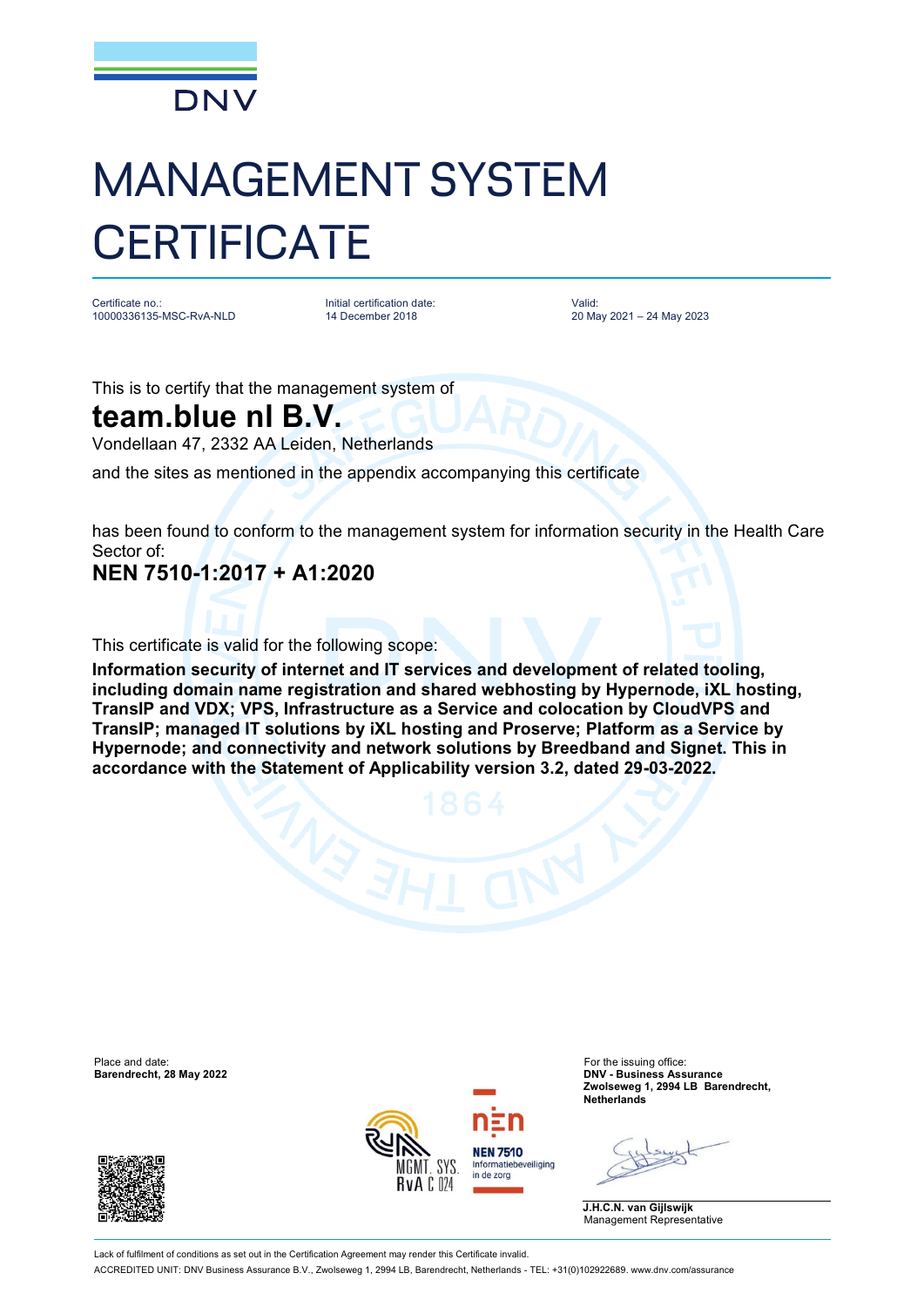

Place and date: Barendrecht, 28 May 2022

**Appendix to Certificate**

## **team.blue nl B.V.**

Locations included in the certification are as follows:

| <b>Site Name</b>  | <b>Site Address</b>                                           | <b>Site Scope</b>                                                                                                                                                                                                                                                                                                                                                                                                                                                                                                                                  |
|-------------------|---------------------------------------------------------------|----------------------------------------------------------------------------------------------------------------------------------------------------------------------------------------------------------------------------------------------------------------------------------------------------------------------------------------------------------------------------------------------------------------------------------------------------------------------------------------------------------------------------------------------------|
| team.blue nl B.V. | Vondellaan 47, 2332 AA Leiden,<br>Netherlands                 | Information security of internet and IT<br>services and development of related<br>tooling, including domain name registration<br>and shared webhosting by Hypernode, iXL<br>hosting, TransIP and VDX; VPS,<br>Infrastructure as a Service and colocation<br>by CloudVPS and TransIP; managed IT<br>solutions by iXL hosting and Proserve;<br>Platform as a Service by Hypernode; and<br>connectivity and network solutions by<br>Breedband and Signet. This in accordance<br>with the Statement of Applicability version<br>3.2, dated 29-03-2022. |
| Breedband B.V.    | Amsterdamseweg 54, 6814 CP Arnhem,<br>Netherlands             | Information security of internet and IT<br>services and development of related<br>tooling, including connectivity and network<br>solutions. This in accordance with the<br>Statement of Applicability version 3.2,<br>dated 29-03-2022.                                                                                                                                                                                                                                                                                                            |
| Hypernode B.V.    | Watertorenplein 4A, 1051 PA Amsterdam,<br><b>Netherlands</b>  | Information security of internet and IT<br>services and development of related<br>tooling, including domain name<br>registration, shared webhosting and<br>Platform as a Service. This in accordance<br>with the Statement of Applicability version<br>3.2, dated 29-03-2022.                                                                                                                                                                                                                                                                      |
| CloudVPS B.V.     | Oostmaaslaan 71, 15e etage, 3063 AN<br>Rotterdam, Netherlands | Information security of internet and IT<br>services and development of related<br>tooling, including VPS, Infrastructure as a<br>Service and colocation. This in accordance<br>with the Statement of Applicability version<br>3.2, dated 29-03-2022.                                                                                                                                                                                                                                                                                               |
| Proserve B.V.     | Oostmaaslaan 71, 15e etage, 3063 AN<br>Rotterdam, Netherlands | Information security of internet and IT<br>services and development of related<br>tooling for Managed IT solutions. This in<br>accordance with the Statement of<br>Applicability version 3.2, dated 29-03-<br>2022.                                                                                                                                                                                                                                                                                                                                |
| Signet B.V.       | Achtseweg Zuid 153W, 5651 GW<br>Eindhoven, Netherlands        | Information security of internet and IT<br>services and development of related<br>tooling, including Connectivity and network<br>solutions. This in accordance with the<br>Statement of Applicability version 3.2,<br>dated 29-03-2022.                                                                                                                                                                                                                                                                                                            |
| TransIP B.V.      | Vondellaan 47, 2332 AA Leiden,<br>Netherlands                 | Information security of internet and IT<br>services and development of related<br>tooling, including domain name<br>registration, shared webhosting, VPS,<br>Infrastructure as a Service and colocation.<br>This in accordance with the Statement of<br>Applicability version 3.2, dated 29-03-                                                                                                                                                                                                                                                    |

Lack of fulfilment of conditions as set out in the Certification Agreement may render this Certificate invalid.

ACCREDITED UNIT: DNV Business Assurance B.V., Zwolseweg 1, 2994 LB, Barendrecht, Netherlands - TEL: +31(0)102922689. [www.dnv.com/assurance](http://www.dnv.com/assurance)